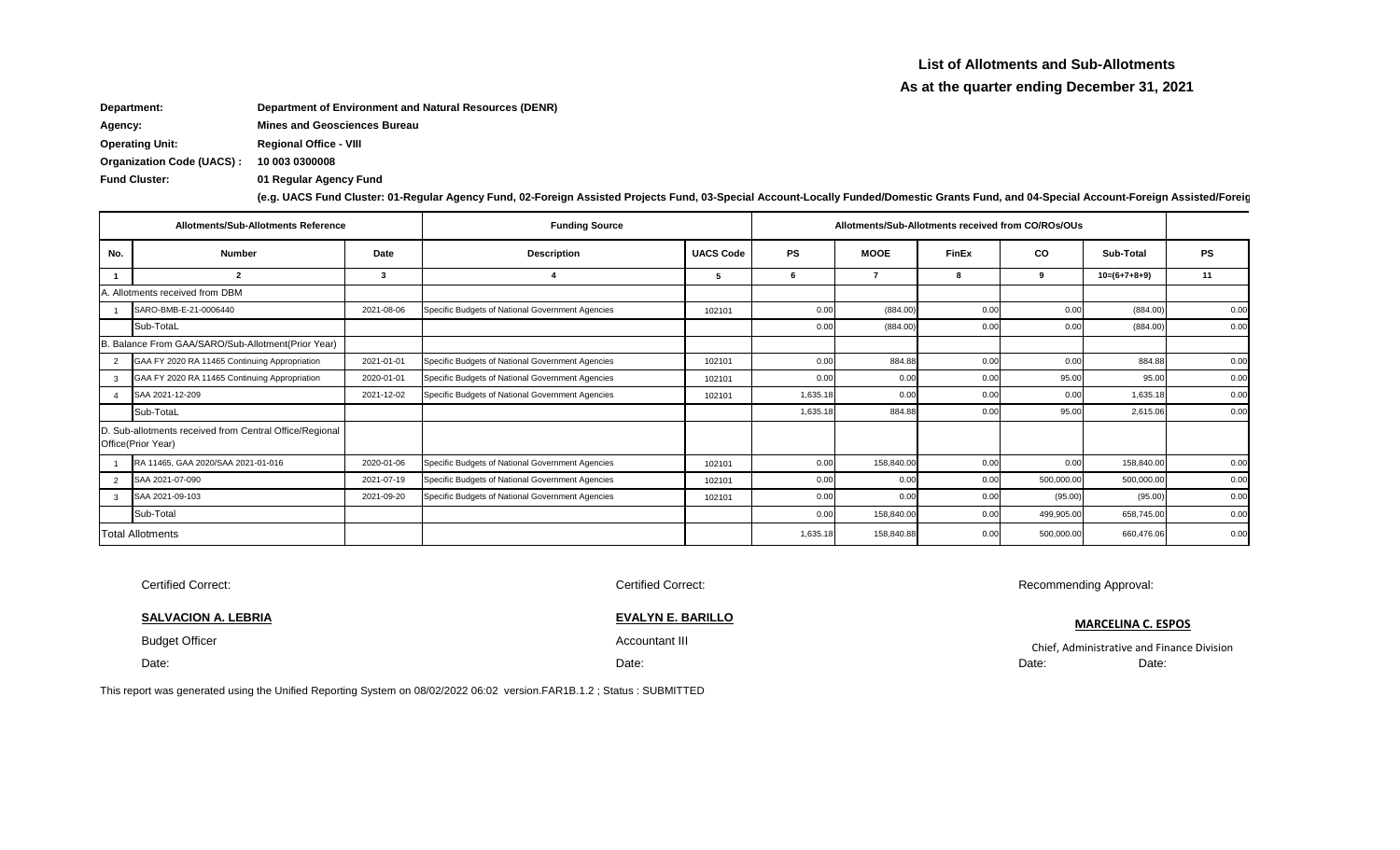Date:

**10 003 0300008 Fund Cluster: 01 Regular Agency Fund (e.g. UACS Fund Cluster: 01-Regular Agency Fund, 02-Foreign Assisted Projects Fund, 03-Special Account-Locally Funded/Domestic Grants Fund, and 04-Special Account-Foreign Assisted/Foreign Grants Fund) (e.g. UACS Fund Cluster: 01-Regular Agency Fund, 02-Foreign Assisted Projects Fund, 03-Special Account-Locally Funded/Domestic Grants Fund, and 04-Special Account-Foreign Assisted/Foreign Grants Fund) Department: Department of Environment and Agency: Mines and Geosciences Bureau Operating Unit: Regional Office - VIII Organization Code (UACS) :**

Budget Officer

Certified Correct:

**SALVACION A. LEBRIA**

Date:

|                | <b>Allotments/Sub-Allotments Reference</b>                                    |             |             | <b>Sub-Allotments to ROs/OUs</b> |           |                    | <b>Total Allotments/Net of Sub-allotments</b> |             |              |             |                    |  |
|----------------|-------------------------------------------------------------------------------|-------------|-------------|----------------------------------|-----------|--------------------|-----------------------------------------------|-------------|--------------|-------------|--------------------|--|
| No.            | <b>Number</b>                                                                 | <b>Date</b> | <b>MOOE</b> | <b>FinEx</b>                     | <b>CO</b> | <b>TOTAL</b>       | <b>PS</b>                                     | <b>MOOE</b> | <b>FinEx</b> | <b>CO</b>   | <b>TOTAL</b>       |  |
|                | $\overline{\mathbf{2}}$                                                       | 3           | 12          | 13                               | 14        | $15=(11+12+13+14)$ | $16= (6+11)$                                  | $17=(7+12)$ | $18=(8+13)$  | $19=(9+14)$ | $20=(16+17+18+19)$ |  |
|                | A. Allotments received from DBM                                               |             |             |                                  |           |                    |                                               |             |              |             |                    |  |
|                | SARO-BMB-E-21-0006440                                                         | 2021-08-06  | 0.00        | 0.00                             | 0.00      | 0.00               | 0.00                                          | (884.00)    | 0.00         | 0.00        | (884.00)           |  |
|                | Sub-TotaL                                                                     |             | 0.00        | 0.00                             | 0.00      | 0.00               | 0.00                                          | (884.00)    | 0.00         | 0.00        | (884.00)           |  |
|                | B. Balance From GAA/SARO/Sub-Allotment(Prior Year)                            |             |             |                                  |           |                    |                                               |             |              |             |                    |  |
| 2              | GAA FY 2020 RA 11465 Continuing Appropriation                                 | 2021-01-01  | 0.00        | 0.00                             | 0.00      | 0.00               | 0.00                                          | 884.88      | 0.00         | 0.00        | 884.88             |  |
| 3              | GAA FY 2020 RA 11465 Continuing Appropriation                                 | 2020-01-01  | 0.00        | 0.00                             | 0.00      | 0.00               | 0.00                                          | 0.00        | 0.00         | 95.00       | 95.00              |  |
| $\overline{a}$ | SAA 2021-12-209                                                               | 2021-12-02  | 0.00        | 0.00                             | 0.00      | 0.00               | 1,635.18                                      | 0.00        | 0.00         | 0.00        | 1,635.18           |  |
|                | Sub-TotaL                                                                     |             | 0.00        | 0.00                             | 0.00      | 0.00               | 1,635.18                                      | 884.88      | 0.00         | 95.00       | 2,615.06           |  |
|                | D. Sub-allotments received from Central Office/Regional<br>Office(Prior Year) |             |             |                                  |           |                    |                                               |             |              |             |                    |  |
|                | RA 11465, GAA 2020/SAA 2021-01-016                                            | 2020-01-06  | 0.00        | 0.00                             | 0.00      | 0.00               | 0.00                                          | 158,840.00  | 0.00         | 0.00        | 158,840.00         |  |
| 2              | SAA 2021-07-090                                                               | 2021-07-19  | 0.00        | 0.00                             | 0.00      | 0.00               | 0.00                                          | 0.00        | 0.00         | 500,000.00  | 500,000.00         |  |
| 3              | SAA 2021-09-103                                                               | 2021-09-20  | 0.00        | 0.00                             | 0.00      | 0.00               | 0.00                                          | 0.00        | 0.00         | (95.00)     | (95.00)            |  |
|                | Sub-Total                                                                     |             | 0.00        | 0.00                             | 0.00      | 0.00               | 0.00                                          | 158,840.00  | 0.00         | 499,905.00  | 658,745.00         |  |
|                | <b>Total Allotments</b>                                                       |             | 0.00        | 0.00                             | 0.00      | 0.00               | 1,635.18                                      | 158,840.88  | 0.00         | 500,000.00  | 660,476.06         |  |

## **FAR No. 1B**

**Current Year Appropriations Supplemental Appropriations X Continuing Appropriations**

This report was generated using the Unified Reporting System on 08/02/2022 06:02 version.FAR1B.1.2 ; Status : SUBMITTED This report was generated using the Unified Reporting System on 08/02/2022 06:02 version.FAR1B.1.2 ; Status : SUBMITTED 1

|      | ub-allotments |                  |
|------|---------------|------------------|
|      | CO            | <b>TOTAL</b>     |
|      | $19= (9+14)$  | 20=(16+17+18+19) |
|      |               |                  |
| 0.00 | 0.00          | (884.00)         |
| 0.00 | 0.00          | (884.00)         |
|      |               |                  |
| 0.00 | 0.00          | 884.88           |
| 0.00 | 95.00         | 95.00            |
| 0.00 | 0.00          | 1,635.18         |
| 0.00 | 95.00         | 2,615.06         |
|      |               |                  |
| 0.00 | 0.00          | 158,840.00       |
| 0.00 | 500,000.00    | 500,000.00       |
| 0.00 | (95.00)       | (95.00)          |
| 0.00 | 499,905.00    | 658,745.00       |
| 0.00 | 500,000.00    | 660,476.06       |

Regional Director

Approved By:

**CARLOS A. TAYAG**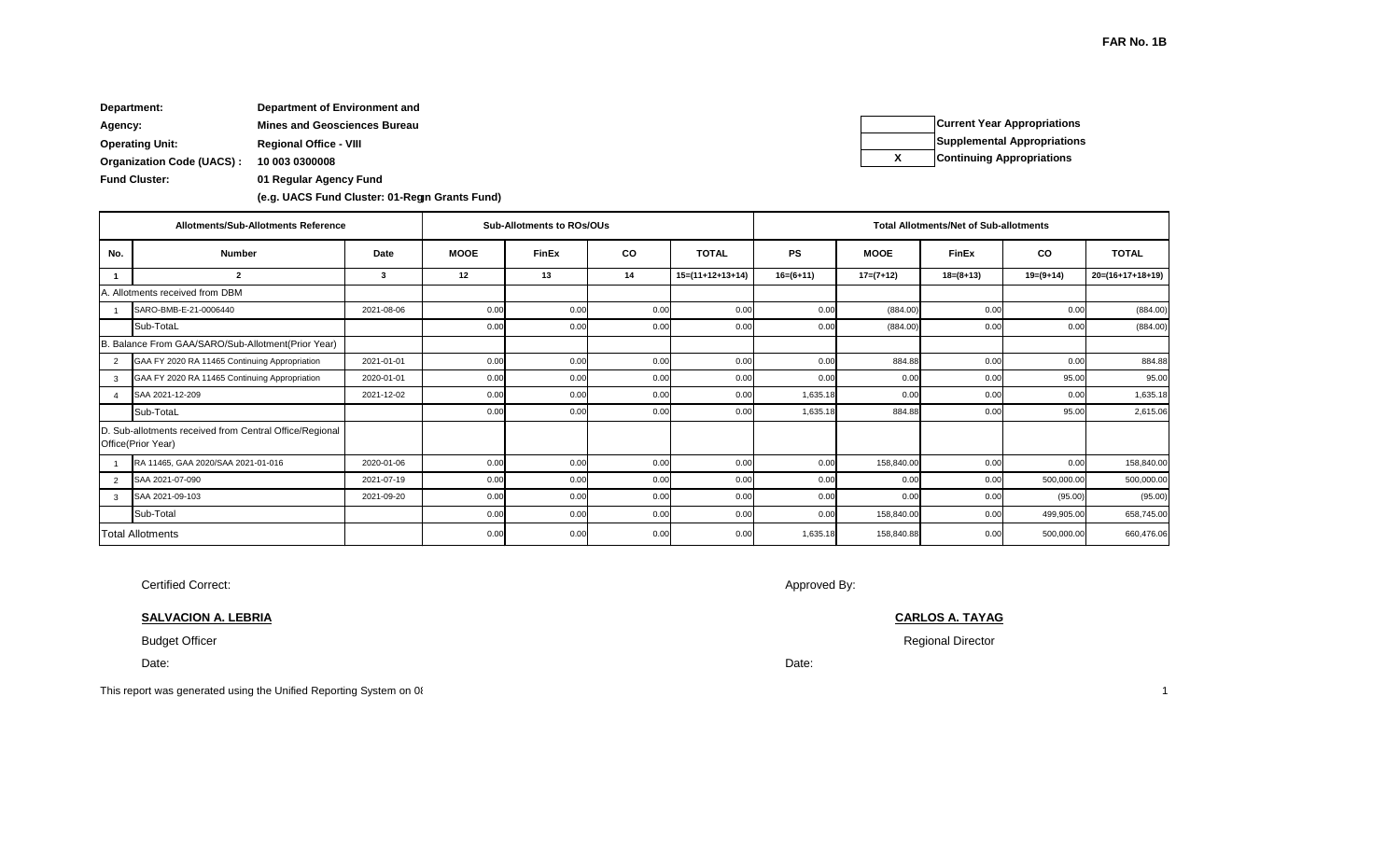### **List of Allotments and Sub-Allotments**

### **As at the quarter ending December 31, 2021**

**Department : Department of Environment and Natural Resources (DENR)**

**Agency/Entity : Mines and Geosciences Bureau**

**Operating Unit : Regional Office - VIII**

**Organization Code (UACS) : 10 003 0300008**

**: Fund Cluster 01 Regular Agency Fund**

| (e.g. UACS Fund Cluster: 01-Regular Agency Fund, 02-Foreign Assisted Projects Fund, 03-Special Account-Locally Funded/Domestic Grants Fund, and 04-Special Account-Foreign Assisted/Foreign Grants Fund) |  |  |  |
|----------------------------------------------------------------------------------------------------------------------------------------------------------------------------------------------------------|--|--|--|
|                                                                                                                                                                                                          |  |  |  |

|        | Allotments/Sub-Allotments Reference                                           |            | <b>Funding Source</b>                            |                  |              | Allotments/Sub-Allotments received from CO/ROs/OUs |       |          |                |             |             |  |
|--------|-------------------------------------------------------------------------------|------------|--------------------------------------------------|------------------|--------------|----------------------------------------------------|-------|----------|----------------|-------------|-------------|--|
| No.    | <b>Number</b>                                                                 | Date       | <b>Description</b>                               | <b>UACS Code</b> | <b>PS</b>    | <b>MOOE</b>                                        | FinEx | CO       | Sub-Total      | <b>PS</b>   | <b>MOOE</b> |  |
|        | $\mathbf{r}$                                                                  |            | $\boldsymbol{\Delta}$                            |                  | 6            |                                                    |       | $\alpha$ | $10=(6+7+8+9)$ | 11          | 12          |  |
|        | . Allotments received from DBM                                                |            |                                                  |                  |              |                                                    |       |          |                |             |             |  |
|        | COMPREHENSIVE RELEASE PER ANNEX A AND A-1<br>OF NBC NO. 583                   | 2021-01-12 | Specific Budgets of National Government Agencies | 101101           | 28,370,000.0 | 16,170,000.0                                       | 0.00  | 0.00     | 44,540,000.00  | 0.00        | 0.00        |  |
|        | COMPREHENSIVE RELEASE IHROUGH<br>GARO/SARO                                    | 2021-01-12 | Retirement and Life Insurance Premiums           | 104102           | 2,683,000.0  | 0.0(                                               | 0.00  | 0.00     | 2,683,000.00   | (40,030.79) | 0.00        |  |
|        | Sub-Total                                                                     |            |                                                  |                  | 31,053,000.0 | 16,170,000.0                                       | 0.00  | 0.00     | 47,223,000.00  | (40,030.79) | 0.00        |  |
| Office | B. Sub-allotments received from Central Office/Regional                       |            |                                                  |                  |              |                                                    |       |          |                |             |             |  |
|        | COMPREHENSIVE RELEASE PER ANNEX A AND A-1<br>OF NBC NO. 583 / SAA 2021-01-017 | 2021-01-12 | Specific Budgets of National Government Agencies | 101101           | 0.00         | 2,096,688.00                                       | 0.00  | 0.00     | 2,096,688.00   | 0.00        | 0.00        |  |
| -2     | COMPREHENSIVE RELEASE PER ANNEX A AND A-1<br>OF NBC NO. 583 / SAA 2021-01-033 | 2021-01-12 | Specific Budgets of National Government Agencies | 101101           | 789,300.00   | 0.00                                               | 0.00  | 0.00     | 789,300.00     | 0.00        | 0.00        |  |
|        | ALLOTMENT FROM MAF (MOOE) / SAA 2021-01-049                                   | 2021-04-11 | Specific Budgets of National Government Agencies | 101101           | 0.00         | 78,556.00                                          | 0.00  | 0.00     | 78,556.00      | 0.00        | 0.00        |  |
|        | COMPREHENSIVE RELEASE PER ANNEX A AND A-1<br>OF NBC NO. 583 / SAA 2021-01-049 | 2021-01-12 | Specific Budgets of National Government Agencies | 101101           | 0.00         | 1,612,389.00                                       | 0.00  | 0.00     | 1,612,389.00   | 0.00        | 0.00        |  |
|        | COMPREHENSIVE RELEASE PER ANNEX A AND A-1<br>OF NBC NO. 583 / SAA 2021-08-094 | 2021-01-12 | Specific Budgets of National Government Agencies | 101101           | 477,960.00   | 0.00                                               | 0.00  | 0.00     | 477,960.00     | 0.00        | 0.00        |  |
|        | COMPREHENSIVE RELEASE THROUGH<br>GARO/SARO / SAA 2021-08-095                  | 2021-01-12 | Retirement and Life Insurance Premiums           | 104102           | 68,826.2     | 0.00                                               | 0.00  | 0.00     | 68,826.24      | 0.00        | 0.00        |  |
|        | ALLOTMENT FROM APSA / SAA 2021-11-118                                         | 2021-04-12 | Miscellaneous Personnel Benefits Fund            | 101406           | 3,595,607.0  | 0.00                                               | 0.00  | 0.00     | 3,595,607.00   | 0.00        | 0.00        |  |
|        | COMPREHENSIVE RELEASE THROUGH<br>GARO/SARO / SAA 2021-11-132                  | 2021-01-12 | Retirement and Life Insurance Premiums           | 104102           | 307,347.0    | 0.00                                               | 0.00  | 0.00     | 307,347.00     | 0.00        | 0.00        |  |
|        | COMPREHENSIVE RELEASE PER ANNEX A AND A-1<br>OF NBC NO. 583 / SAA 2021-12-146 | 2021-01-12 | Specific Budgets of National Government Agencies | 101101           | 346,935.7    | 0.00                                               | 0.00  | 0.00     | 346,935.72     | 0.00        | 0.00        |  |
| 10     | ALLOTMENT FROM APSA / SAA 2021-12-150                                         | 2021-04-12 | Miscellaneous Personnel Benefits Fund            | 101406           | 241,721.7    | 0.00                                               | 0.00  | 0.00     | 241,721.73     | 0.00        | 0.00        |  |
|        | Sub-Total                                                                     |            |                                                  |                  | 5,827,697.6  | 3,787,633.0                                        | 0.00  | 0.00     | 9,615,330.69   | 0.00        | 0.00        |  |
|        | <b>Total Allotments</b>                                                       |            |                                                  |                  | 36,880,697.6 | 19.957.633.00                                      | 0.00  | 0.00     | 56,838,330.69  | (40,030.79) | 0.00        |  |

**Certified Correct:** Recommending Approval: **Certified Correct: Certified Correct:** Recommending Approval:

**SALVACION A. LEBRIA**

**EVALYN E. BARILLO**

Budget Officer

Accountant III

This report was generated using the Unified Reporting System on 08/02/2022 06:38 version.FAR1B.1.3 ; Status : SUBMITTED

Chief, Finance and Administrative Division

**MARCELINA C. ESPOS**

Date: Date: Date: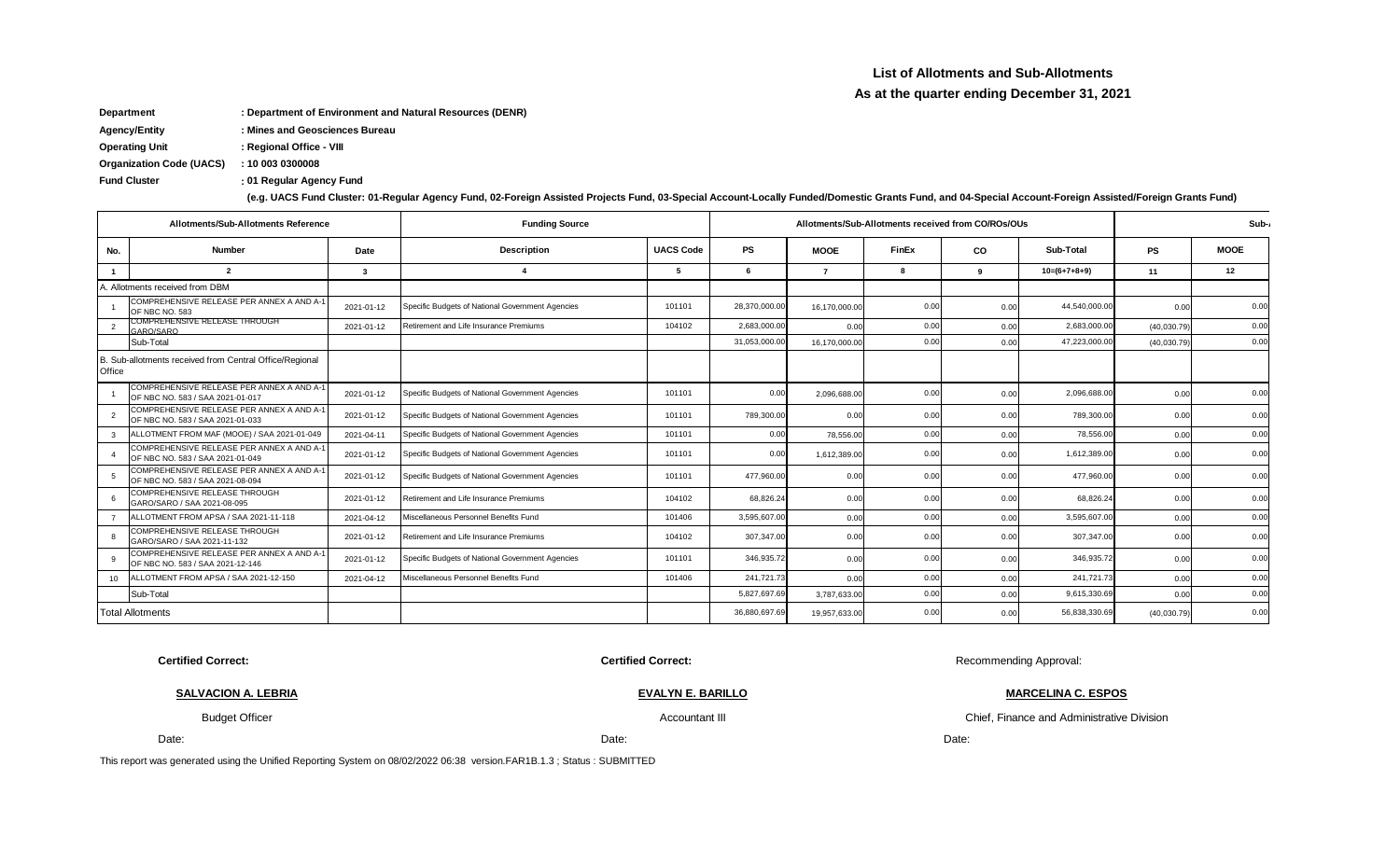**FAR No. 1B**

| <b>Department</b>               | : Department of Environment and |
|---------------------------------|---------------------------------|
| <b>Agency/Entity</b>            | : Mines and Geosciences Bureau  |
| <b>Operating Unit</b>           | : Regional Office - VIII        |
| <b>Organization Code (UACS)</b> | : 10 003 0300008                |
| <b>Fund Cluster</b>             | : 01 Regular Agency Fund        |
|                                 |                                 |

(e.g. UACS Fund Cluster: 01-Reg

|                | Allotments/Sub-Allotments Reference                                           | <b>Allotments to ROs/OUs</b> |       |           |                    | <b>Total Allotments/Net of Sub-allotments</b> |               |             |             |                    |
|----------------|-------------------------------------------------------------------------------|------------------------------|-------|-----------|--------------------|-----------------------------------------------|---------------|-------------|-------------|--------------------|
| No.            | Number                                                                        | Date                         | FinEx | <b>CO</b> | <b>TOTAL</b>       | <b>PS</b>                                     | <b>MOOE</b>   | FinEx       | <b>CO</b>   | <b>TOTAL</b>       |
| -1             | $\overline{2}$                                                                | 3                            | 13    | 14        | $15=(11+12+13+14)$ | $16=(6+11)$                                   | $17=(7+12)$   | $18=(8+13)$ | $19=(9+14)$ | $20=(16+17+18+19)$ |
|                | A. Allotments received from DBM                                               |                              |       |           |                    |                                               |               |             |             |                    |
|                | COMPREHENSIVE RELEASE PER ANNEX A AND A-1<br>OF NBC NO. 583                   | 2021-01-12                   | 0.00  | 0.00      | 0.00               | 28,370,000.00                                 | 16.170.000.00 | 0.00        | 0.00        | 44,540,000.00      |
| $\mathcal{P}$  | COMPREHENSIVE RELEASE IHROUGH<br>GARO/SARO                                    | 2021-01-12                   | 0.00  | 0.00      | (40,030.79)        | 2,642,969.21                                  | 0.00          | 0.00        | 0.00        | 2,642,969.21       |
|                | Sub-Total                                                                     |                              | 0.00  | 0.00      | (40,030.79)        | 31,012,969.21                                 | 16,170,000.00 | 0.00        | 0.00        | 47,182,969.21      |
| Office         | B. Sub-allotments received from Central Office/Regional                       |                              |       |           |                    |                                               |               |             |             |                    |
|                | COMPREHENSIVE RELEASE PER ANNEX A AND A-1<br>OF NBC NO. 583 / SAA 2021-01-017 | 2021-01-12                   | 0.00  | 0.00      | 0.00               | 0.00                                          | 2,096,688.00  | 0.00        | 0.00        | 2,096,688.00       |
| 2              | COMPREHENSIVE RELEASE PER ANNEX A AND A-1<br>OF NBC NO. 583 / SAA 2021-01-033 | 2021-01-12                   | 0.00  | 0.00      | 0.00               | 789,300.00                                    | 0.00          | 0.00        | 0.00        | 789,300.00         |
| 3              | ALLOTMENT FROM MAF (MOOE) / SAA 2021-01-049                                   | 2021-04-11                   | 0.00  | 0.00      | 0.00               | 0.00                                          | 78,556.00     | 0.00        | 0.00        | 78,556.00          |
|                | COMPREHENSIVE RELEASE PER ANNEX A AND A-1<br>OF NBC NO. 583 / SAA 2021-01-049 | 2021-01-12                   | 0.00  | 0.00      | 0.00               | 0.00                                          | 1,612,389.00  | 0.00        | 0.00        | 1,612,389.00       |
| 5              | COMPREHENSIVE RELEASE PER ANNEX A AND A-1<br>OF NBC NO. 583 / SAA 2021-08-094 | 2021-01-12                   | 0.00  | 0.00      | 0.00               | 477,960.00                                    | 0.00          | 0.00        | 0.00        | 477,960.00         |
| 6              | <b>COMPREHENSIVE RELEASE THROUGH</b><br>GARO/SARO / SAA 2021-08-095           | 2021-01-12                   | 0.00  | 0.00      | 0.00               | 68,826.24                                     | 0.00          | 0.00        | 0.00        | 68,826.24          |
| $\overline{7}$ | ALLOTMENT FROM APSA / SAA 2021-11-118                                         | 2021-04-12                   | 0.00  | 0.00      | 0.00               | 3,595,607.00                                  | 0.00          | 0.00        | 0.00        | 3,595,607.00       |
| 8              | <b>COMPREHENSIVE RELEASE THROUGH</b><br>GARO/SARO / SAA 2021-11-132           | 2021-01-12                   | 0.00  | 0.00      | 0.00               | 307.347.00                                    | 0.00          | 0.00        | 0.00        | 307,347.00         |
| 9              | COMPREHENSIVE RELEASE PER ANNEX A AND A-1<br>OF NBC NO. 583 / SAA 2021-12-146 | 2021-01-12                   | 0.00  | 0.00      | 0.00               | 346.935.72                                    | 0.00          | 0.00        | 0.00        | 346.935.72         |
| 10             | ALLOTMENT FROM APSA / SAA 2021-12-150                                         | 2021-04-12                   | 0.00  | 0.00      | 0.00               | 241,721.73                                    | 0.00          | 0.00        | 0.00        | 241,721.73         |
|                | Sub-Total                                                                     |                              | 0.00  | 0.00      | 0.00               | 5,827,697.69                                  | 3,787,633.00  | 0.00        | 0.00        | 9,615,330.69       |
|                | <b>Total Allotments</b>                                                       |                              | 0.00  | 0.00      | (40,030.79)        | 36,840,666.90                                 | 19,957,633.00 | 0.00        | 0.00        | 56,798,299.90      |

**Certified Correct:**

Approved By:

Date:

Regional Director

**CARLOS A. TAYAG, CESE**

**SALVACION A. LEBRIA**

Budget Officer

Date:

This report was generated using the Unified Reporting System on 08/<br>
1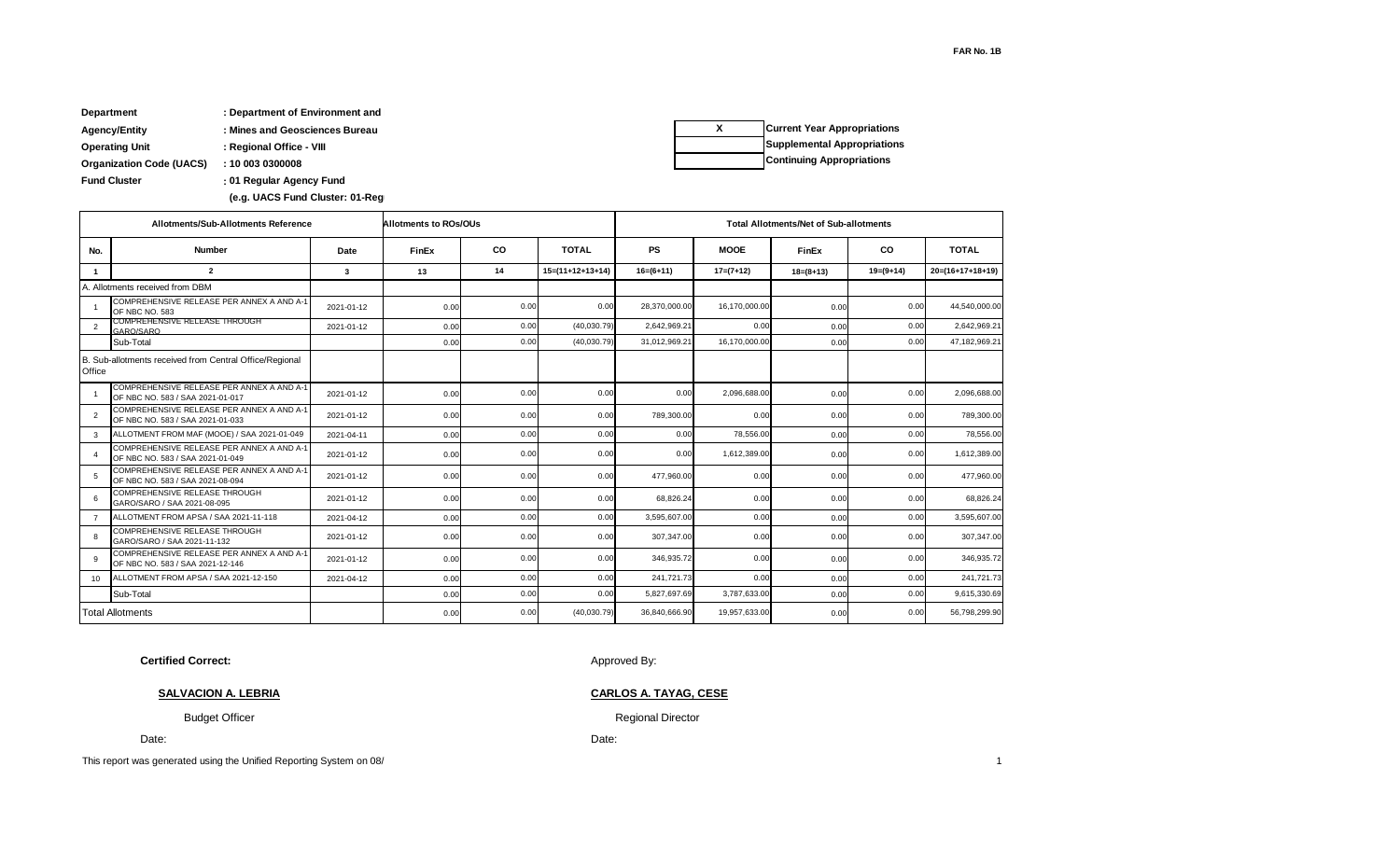# **List of Allotments and Sub-Allotments**

## **As at the quarter ending December 31, 2021**

**Department : Department of Environment and Natural Resources (DENR)**

**Agency/Entity : Mines and Geosciences Bureau**

**Operating Unit : Regional Office - VIII**

**Organization Code (UACS) : 10 003 0300008**

**: Fund Cluster 03 Special Account - Locally Funded/Domestic Grants Fund**

**(e.g. UACS Fund Cluster: 01-Regular Agency Fund, 02-Foreign Assisted Projects Fund, 03-Special Account-Locally Funded/Domestic Grants Fund, and 04-Special Account-Foreign Assisted/Foreign Grants Fund)**

|        | <b>Allotments/Sub-Allotments Reference</b>              |            | <b>Funding Source</b>        |                  |           | Allotments/Sub-Allotments received from CO/ROs/OUs |              |            |                |           | Sub-        |
|--------|---------------------------------------------------------|------------|------------------------------|------------------|-----------|----------------------------------------------------|--------------|------------|----------------|-----------|-------------|
| No.    | <b>Number</b>                                           | Date       | <b>Description</b>           | <b>UACS Code</b> | <b>PS</b> | <b>MOOE</b>                                        | <b>FinEx</b> | co         | Sub-Total      | <b>PS</b> | <b>MOOE</b> |
|        |                                                         |            |                              |                  |           |                                                    |              | 9          | $10=(6+7+8+9)$ | 11        | 12          |
|        | A. Allotments received from DBM                         |            |                              |                  |           |                                                    |              |            |                |           |             |
|        |                                                         |            |                              |                  | 0.0       | 0.00                                               | 0.00         | 0.00       |                | 0.00      | 0.00        |
|        | Sub-Total                                               |            |                              |                  | 0.0       | 0.00                                               | 0.00         | 0.00       |                | 0.00      | 0.00        |
| Office | B. Sub-allotments received from Central Office/Regional |            |                              |                  |           |                                                    |              |            |                |           |             |
|        | ALLOTMENT FROM MAF (MOOE) / SAA 2021-02-068             | 2021-04-11 | Mines and Geosciences Bureau | 104338           | 0.0(      | 12,000.00                                          | 0.00         | 0.00       | 12,000.00      | 0.00      | 0.00        |
|        | SARO-BMB-E-21-0000229 / SAA 2021-02-068                 | 2021-02-08 | Mines and Geosciences Bureau | 104338           | 0.00      | 2,448,000.00                                       | 0.00         | 0.00       | 2,448,000.00   | 0.00      | 0.00        |
|        | SARO-BMB-E-21-0000229 / SAA 2021-12-163                 | 2021-02-08 | Mines and Geosciences Bureau | 104338           | 0.0       | 0 OC                                               | 0.00         | 900,000.00 | 900,000.00     | 0.00      | 0.00        |
|        | Sub-Total                                               |            |                              |                  | 0.00      | 2,460,000.00                                       | 0.00         | 900,000.00 | 3,360,000.00   | 0.00      | 0.00        |
|        | <b>Total Allotments</b>                                 |            |                              |                  | 0.00      | 2,460,000.00                                       | 0.00         | 900,000.00 | 3,360,000.00   | 0.00      | 0.00        |

**Certified Correct: Certified Correct:**

**SALVACION A. LEBRIA EVALYN E. BARILLO**

Date: Date: Date:

This report was generated using the Unified Reporting System on 08/02/2022 07:08 version.FAR1B.1.3 ; Status : SUBMITTED

**Recommending Approval:**

**MARCELINA C. ESPOS**

Budget Officer Accountant III Chief, Finance and Administrative Division